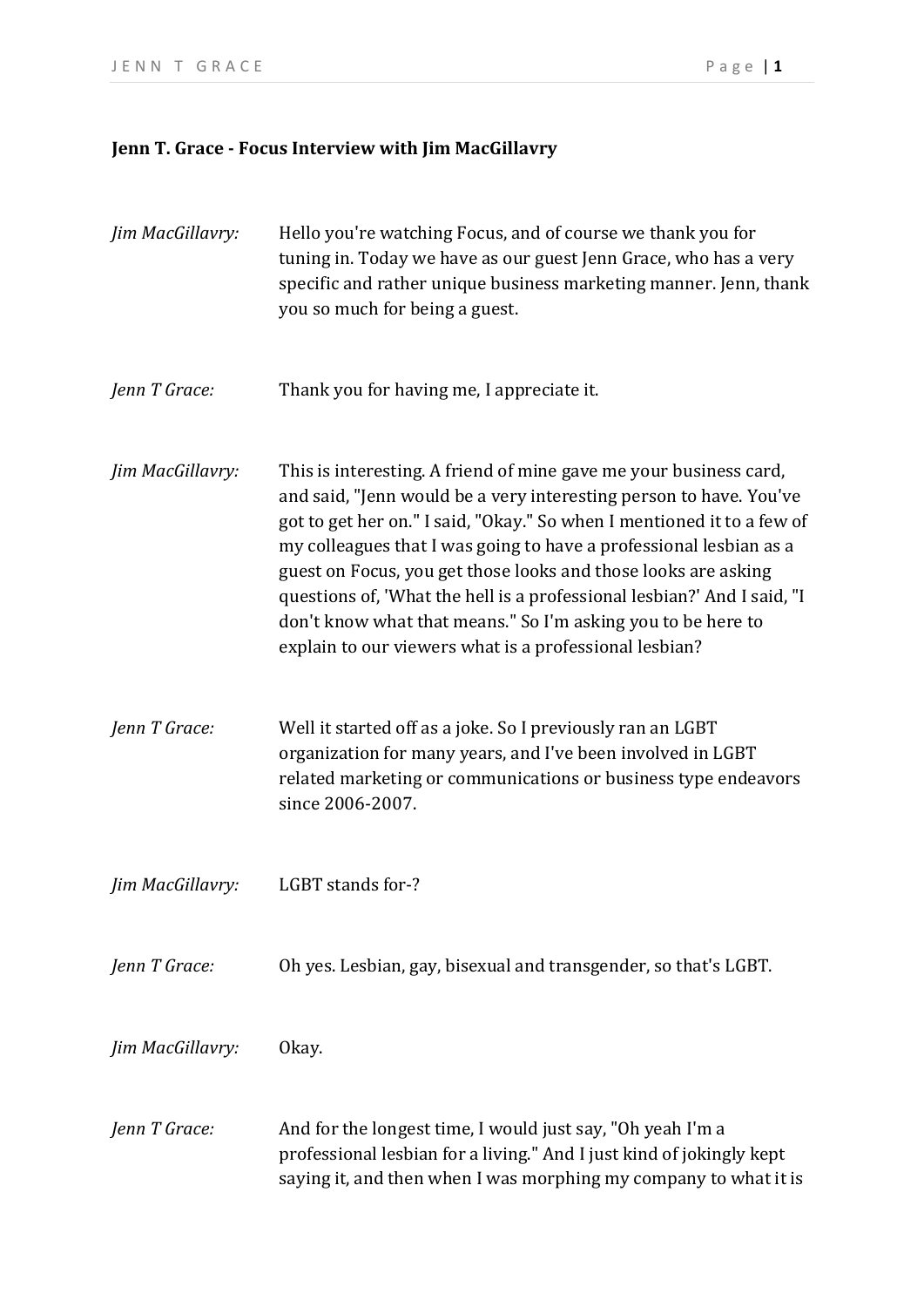now in about 2012, I was like you know, I've been saying this for all these years, I just need to call a spade a spade, and just say I'm a professional lesbian because what I do every day is I teach straight people how to market to gay people, and gay people how to market themselves. So it's a really catchy tagline that most people are like, 'What is that?'

| Jim MacGillavry: | What is that?                                                                                                                                                                                                                                                                                                                                                                                                                                                                                                                                                                                                                                        |
|------------------|------------------------------------------------------------------------------------------------------------------------------------------------------------------------------------------------------------------------------------------------------------------------------------------------------------------------------------------------------------------------------------------------------------------------------------------------------------------------------------------------------------------------------------------------------------------------------------------------------------------------------------------------------|
| Jenn T Grace:    | It works like a charm. So when I go to conferences and they see<br>that the professional lesbian is putting on this session, people will<br>come just to find out exactly what that means. So it works<br>beautifully every time. And it worked in this case as well.                                                                                                                                                                                                                                                                                                                                                                                |
| Jim MacGillavry: | So how did this all begin for you? You must have a back history of<br>where it started and where you are now.                                                                                                                                                                                                                                                                                                                                                                                                                                                                                                                                        |
| Jenn T Grace:    | Yeah so it started back in 2006-ish, or actually even 2004 when I<br>got my first job out of college that wasn't in retail. So I was in retail<br>management for years all through college and then I was like, 'You<br>know I want to get an actual office job, a desk job,' and my degrees<br>are in marketing so I applied for a company that's local in<br>Connecticut that shall remain nameless, and I worked for them for<br>a while, and the hired me as their marketing manager. So it started<br>off as like a marketing assistant and I kind of just gradually grew<br>into that position. But what happened is that in retail I could be |

out. I was just Jenn, I had a girlfriend, like everyone just knew, and retail it was kind of a very open and accepting environment, and I find that that still tends to be the case now. And I went into this office job that was a family-owned business, it had maybe 100-120 employees, nothing huge but it was kind of a corporate setting but like a family-owned business. It was an interesting kind of dynamic. And what ended up happening is I would hear people calling me a dyke behind my back. Or my boss at the time told a coworker of mine that I had that captain of the softball team lesbian look about me. So that started to happen really early on, and I hadn't come out to anybody at the time except for a couple- one of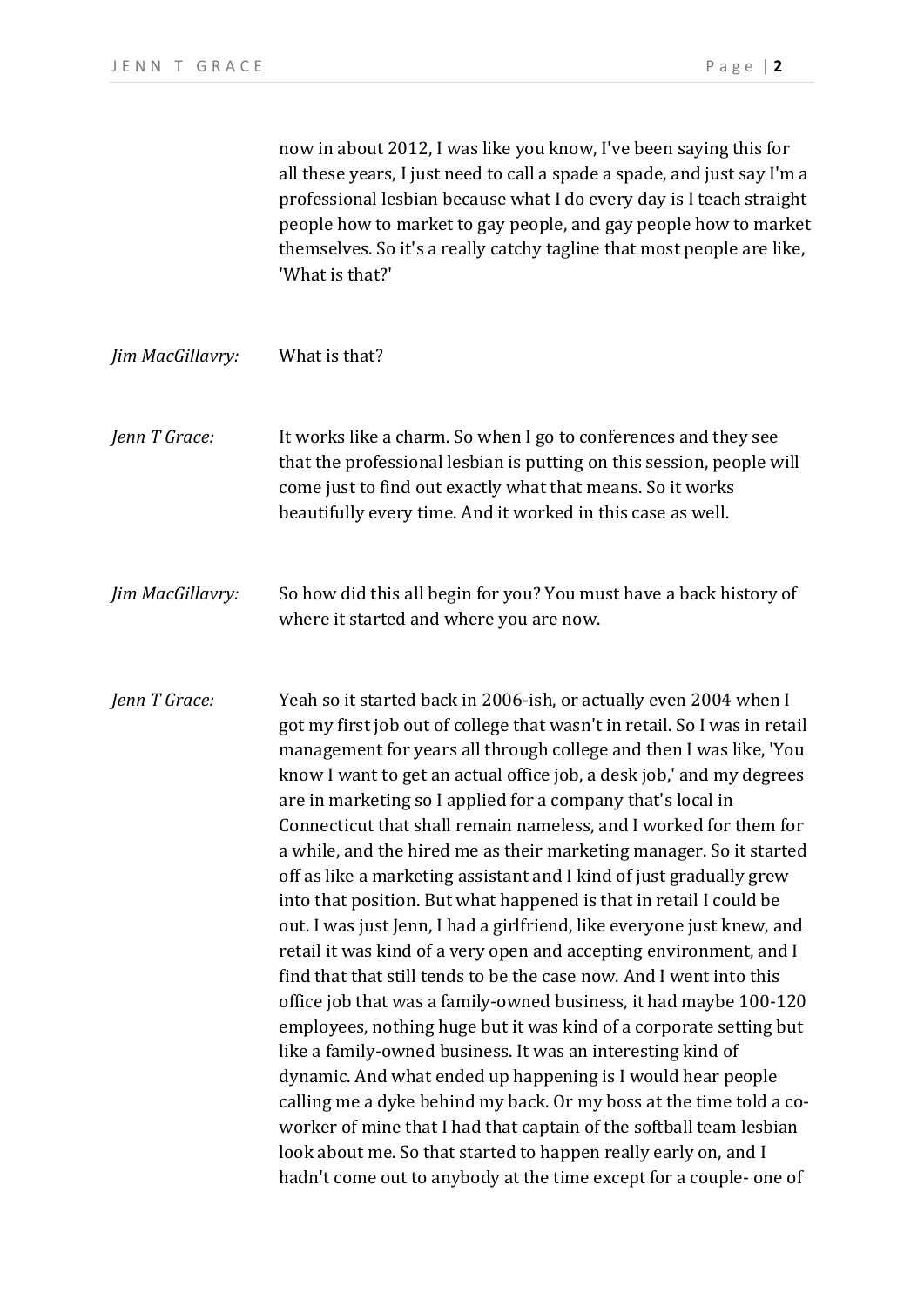my marketing peers and a couple of the salespeople. So it was very kind of on the DL if you will that I was just trying to mind my own business. I was there to do my job, not to make friends with everybody, and that kept happening over and over again. And I'm like I can't- like it felt so bad to just be continually- you could hear people talking about you behind your back, or they'd be talking about other LGBT people and calling a client or customer that called like, "Oh he sounds like a faggot." Saying these really derogatory things that it just- I could reconcile how that felt to me as a person. So in 2006 I went to go quit. So I was like, "I can't do this anymore," it had only been two years. Other than that I loved my job. I loved what I was doing, I got touch all things marketing, it was really exciting, but yet I didn't have any respect of my peers because somebody decided they were going to start a rumor of being gay. And of course obviously it wasn't a rumor, but it's neither here nor there. So what ended up happening is that I went to quit and the CEO was like, "I can't lose you, what can I do to keep you?" And I'm like, "I don't know. I'm not happy, this is what's happening," and he said, "Well why don't you go think of a project that you could work on that might make you happy." And I'm likeand I was like 24 or 25 maybe, I was young and I'm like, "Alright I don't know but let me come back to you." So I came back to him with, "We're going to market to the LGBT community." So I came out as big and bold as you possibly could because it was like, "Well you asked me if I wanted to work on something meaningful, I decided I wanted to market to the gay community." And that was in February, 2007. And he gave me carte blanche. He said, "Do whatever you want, attend whatever conferences you want, I want you to help our company really position ourselves as the leader in LGBT for what we sold."

*Jim MacGillavry:* That's rather gutsy of him when you think about it.

*Jenn T Grace:* And I was young and dumb, I don't know. And he was completely supportive, so I started it. I started going to conferences, I started meeting all these people, I started telling everyone like, "You have to do business with us, we are the best." So I would do those over and over again, and I'd be putting my name and face, not that it meant anything at that time, but going out to conferences and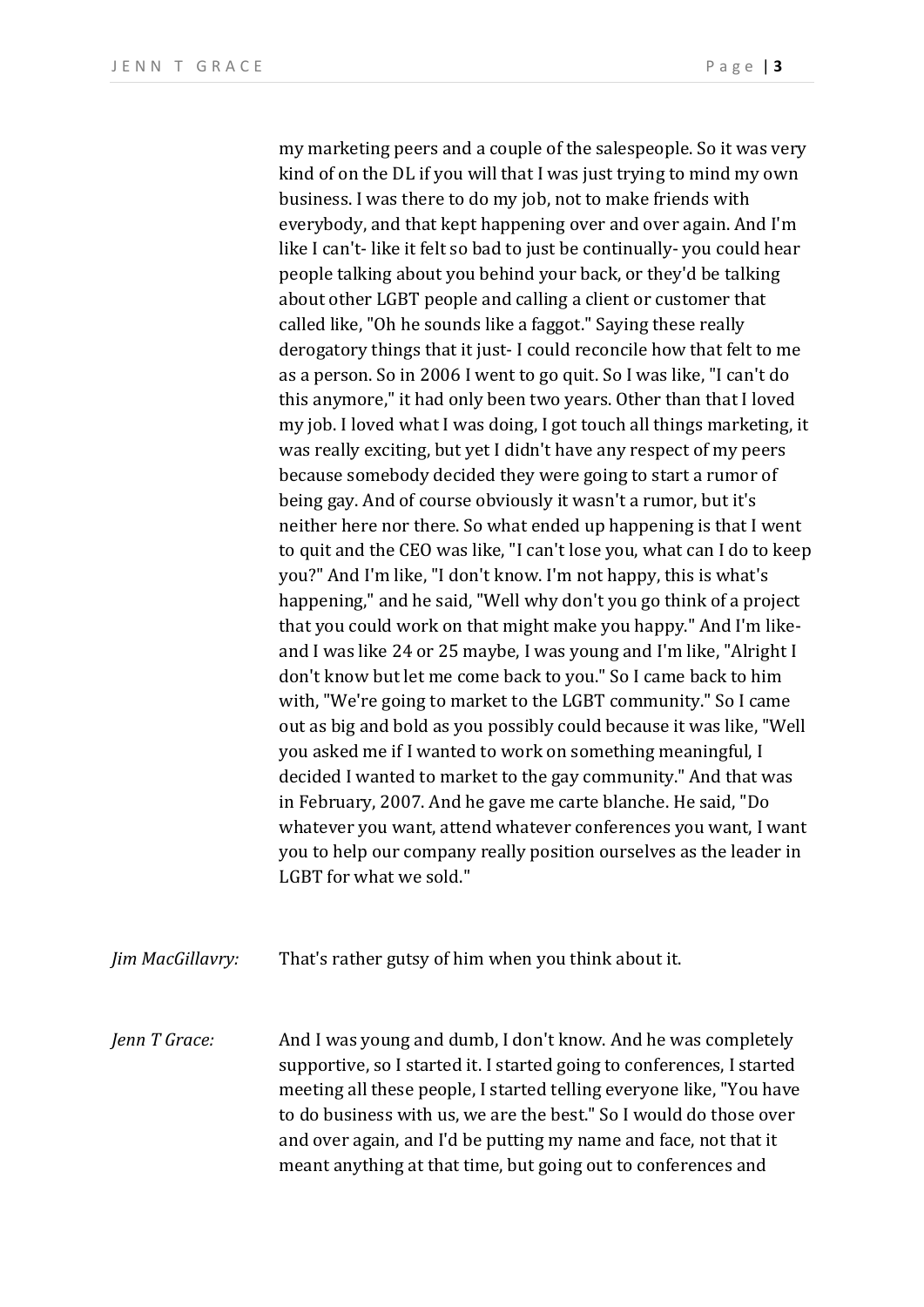saying, "You totally should do business with us because we're great for the community." But what would happen is that I would come back home and I'd come back to the office, and I'd hear the same derogatory comments, and I'd hear the same, "This person's a faggot, or she looks like a dyke today," or whatever it happened to be. And then it's like well that's not fair to all these customers that I'm saying we're so great, why would they want to do business with us if they knew that that's how I was being treated? So it took two years before I couldn't handle it anymore and I just said enough is enough. And that's when I realized that in order to externally market your products and services to the community, you have to have that internal side where your employees are happy, and where you have proper benefit structures, and all the stuff that makes an employee want to stay with you has to be there. It's even more so with the LGBT community. So it was my own personal experience that kind of fueled my desire to do this for a living.

*Jim MacGillavry:* So that's all that awful negativity that you took for a couple years. What happened then? Is that when you decided, 'I'm going to teach people. I'm going to help them better understand.' Is that what happened?

*Jenn T Grace:* A little bit. So what ended up truly happening was at the time that I was kind of dealing with all this stupid workplace drama, there was an LGBT chamber of commerce forming in Connecticut, and this was in 2007. And it's still around today, I highly recommend anyone who's interested to check them out. But they were forming, and the founder of it reached out to me to say, "Hey can you help us with our marketing?" And I'm like, "Yeah I don't even know what a chamber of commerce is but sign me up." I had no idea what I was doing. And I was 26 at the time, and I slowly got involved, I joined the board, I got really involved in the marketing and that kind of stuff, and what happened is that when I was leaving my job or about to leave my job, the chamber had to make that pivotal decision of, 'Do we hire somebody so we can grow faster? Or do we stay stagnant with this volunteer board?' So on a complete whim I was like, 'You know what? I quit my job.' It paid well, I had good benefits, to go work for this nonprofit that has no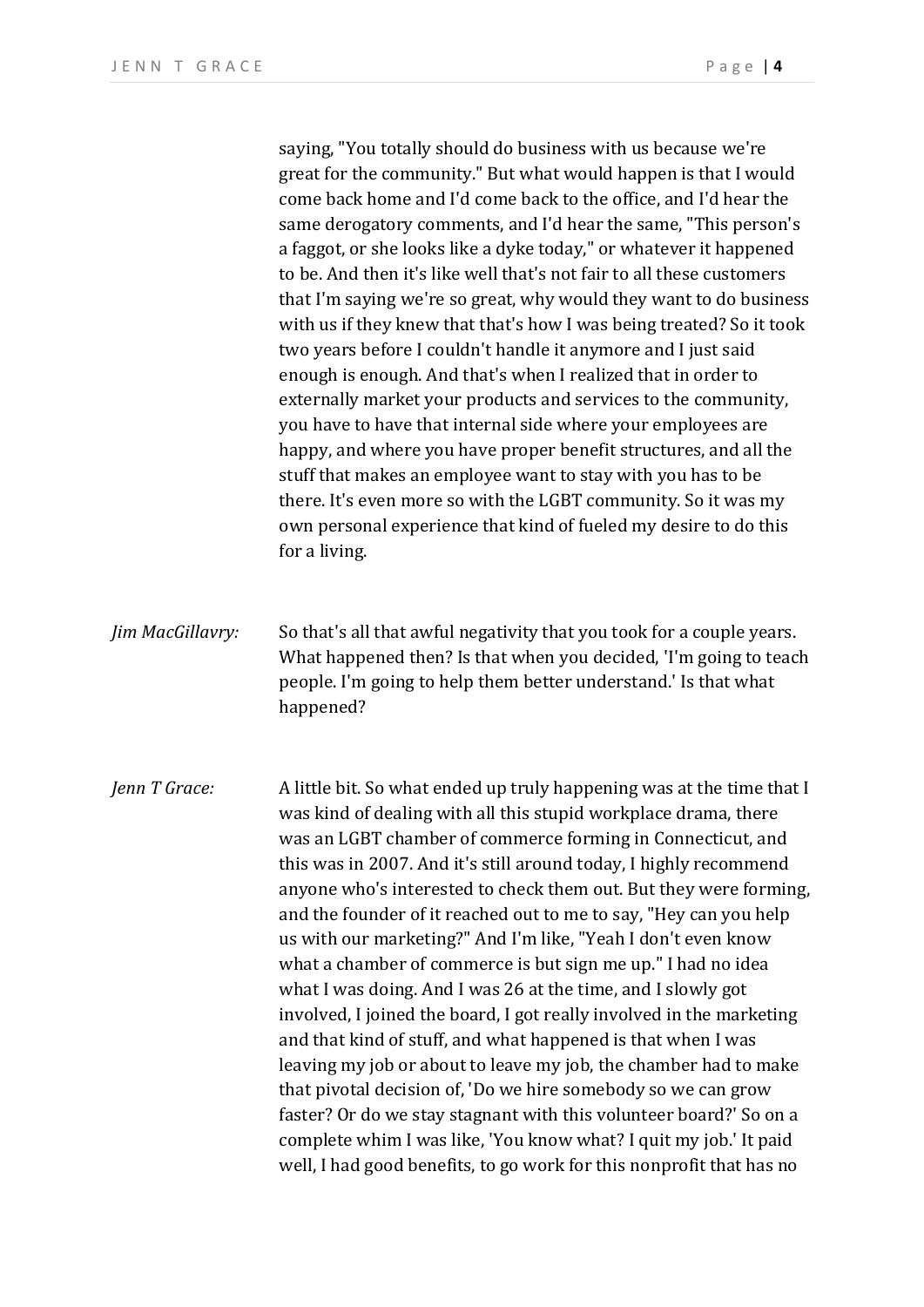money. So it was just a complete like leap of faith, and it was the best leap of faith possible. It took a long time to kind of build the stability that I previously had, but I got to interact with small businesses, non-profits, with individual people, with corporations, all on why they should be doing business with the LGBT community. So it was my corporate-ish experience meets the nonprofit-ish experience equals what my business is built on now. So I've talked with hundreds and hundreds of businesses over the last ten years on why this is good for business.

- *Jim MacGillavry:* For those of you who have just tuned in, we're talking with Jenn Grace, and she is a marketing specialist, well she has a very unique business marketing manner with regards to the LGBT community, and vice versa. So they can better understand each other's motives, and what we're really trying to do here, and that's what we're talking about today. It's really a pleasure to have you. You have a lot of- I did go to your website, what is your website? You may want to let us know, share with us.
- *Jenn T Grace:* Sure it's www.JennTGrace.com. So it's my name. Or I believe if you go to www.ProfessionalLesbian.com you can also find it that way.
- *Jim MacGillavry:* And you have blogs within the website.
- *Jenn T Grace:* Hundreds.
- *Jim MacGillavry:* Hundreds of blogs?
- *Jenn T Grace:* I'm almost at 500.
- *Jim MacGillavry:* Wow.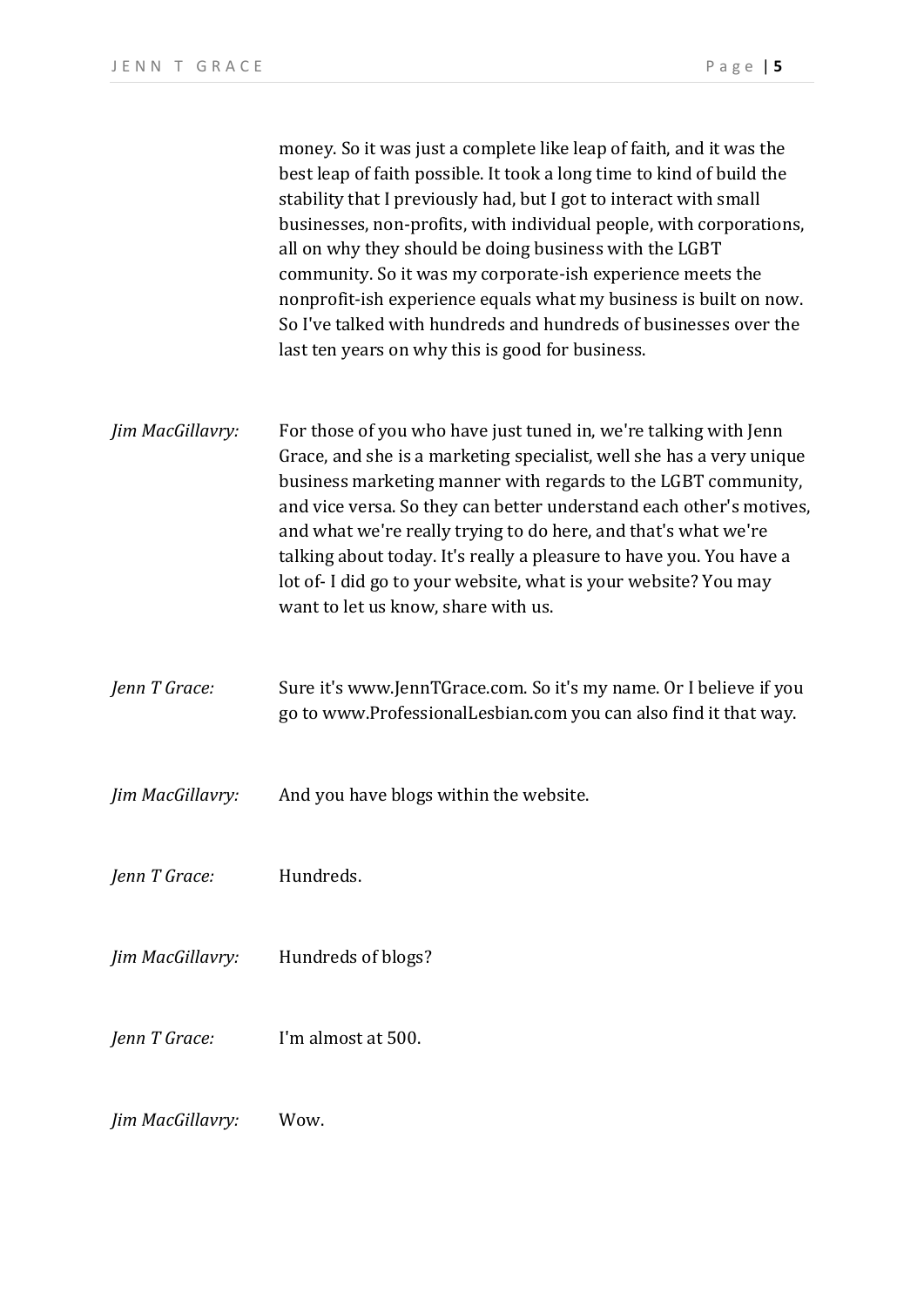| Jenn T Grace:    | It's a lot of information, all free.                                                                                                                                                                                                                                                                                                                                                                                                                                                                                                                                     |
|------------------|--------------------------------------------------------------------------------------------------------------------------------------------------------------------------------------------------------------------------------------------------------------------------------------------------------------------------------------------------------------------------------------------------------------------------------------------------------------------------------------------------------------------------------------------------------------------------|
| Jim MacGillavry: | And you do podcasts as well?                                                                                                                                                                                                                                                                                                                                                                                                                                                                                                                                             |
| Jenn T Grace:    | I do, I have over 100 of those as well. So I've been doing this day in,<br>day out since the end of 2006, beginning of 2007.                                                                                                                                                                                                                                                                                                                                                                                                                                             |
| Jim MacGillavry: | And I want to mention you have a couple books out. You can get<br>these on Amazon?                                                                                                                                                                                                                                                                                                                                                                                                                                                                                       |
| Jenn T Grace:    | Yes, absolutely.                                                                                                                                                                                                                                                                                                                                                                                                                                                                                                                                                         |
| Jim MacGillavry: | Barnes and Noble, can you get them there too?                                                                                                                                                                                                                                                                                                                                                                                                                                                                                                                            |
| Jenn T Grace:    | I think so actually, if you go on their website, I think it's accessible<br>that way.                                                                                                                                                                                                                                                                                                                                                                                                                                                                                    |
| Jim MacGillavry: | So I want to show a couple of these, there we are. I like what it says<br>here, 'No wait, you do look gay.' I like that. Gee. And then you have<br>another one, 'Six Steps to Creating a Successful LGBT Marketing<br>Strategy: But You Don't Look Gay.' I love it.                                                                                                                                                                                                                                                                                                      |
| Jenn T Grace:    | Yeah it started off as a joke because I used to hear that all the time<br>and I'm like this is such a- when somebody says that they're not<br>trying to say something insulting, but they don't realize how it's<br>actually coming across. So I decided I'll add a little humor to what I<br>do. I'm going to just title my book that. And then my business<br>coach actually was like, "Oh you should title the second one, 'No<br>wait, you do look gay.' I'm like you know what- she said it jokingly<br>and didn't think I would do it but of course I did anyways. |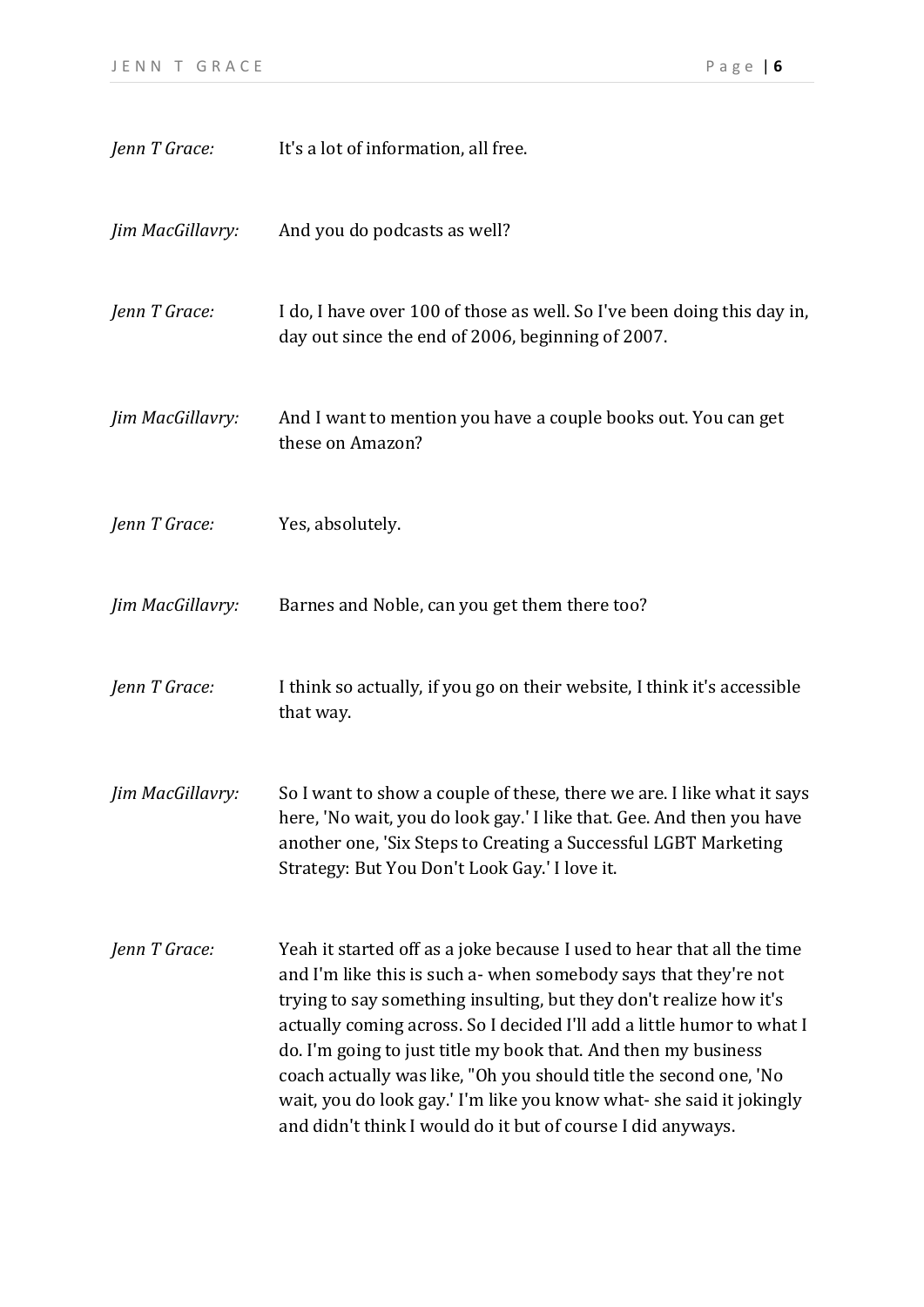| Jim MacGillavry: | I think when you have a confidence, whether it's teaching or<br>informing, or you're having a business deal, I think humor is a good<br>way to start. It kind of breaks the ice. So give us a little insight<br>about doing business with LGBT. What are some of the finer points<br>that you provide to inform some of our business folks who may be<br>watching. What should they should or should not do?                                                                                                                                                                                                                                                                                                                                                            |
|------------------|-------------------------------------------------------------------------------------------------------------------------------------------------------------------------------------------------------------------------------------------------------------------------------------------------------------------------------------------------------------------------------------------------------------------------------------------------------------------------------------------------------------------------------------------------------------------------------------------------------------------------------------------------------------------------------------------------------------------------------------------------------------------------|
| Jenn T Grace:    | Oh I feel like I could talk for four hours on it.                                                                                                                                                                                                                                                                                                                                                                                                                                                                                                                                                                                                                                                                                                                       |
| Jim MacGillavry: | I wish we could. Seriously I wish we could because I think it's so<br>damn interesting, but go ahead.                                                                                                                                                                                                                                                                                                                                                                                                                                                                                                                                                                                                                                                                   |
| Jenn T Grace:    | Yeah I would say the bottom line, like the biggest takeaway for<br>people to understand is that most people are coming from a place<br>of good intention. I genuinely feel that way, and oftentimes people<br>just say what's on their mind such as, "But you don't look gay," or<br>they'll say something-referencing my gay lifestyle for example,<br>that's a big one. So for anyone listening, using the phrase gay<br>lifestyle, take it out of your vocabulary. And it's just something<br>very subtle, and it doesn't sound offensive on the surface, but<br>when we're talking about a lifestyle, that's implying a choice. So<br>when you're saying it's a gay lifestyle, you're implying that I'm<br>choosing to live this way rather than it being who I am. |
| Jim MacGillavry: | It's natural.                                                                                                                                                                                                                                                                                                                                                                                                                                                                                                                                                                                                                                                                                                                                                           |
| Jenn T Grace:    | Yeah. So it's just a very small fine distinction that the LGBT<br>community picks up on immediately, but the average person is<br>like, 'Well why wouldn't I say lifestyle?' So it's a matter of just kind<br>of taking these small things which are all listed in my books and all<br>throughout my website, just kind of removing it from your<br>vocabulary. But the biggest thing is if you say something like that,<br>and you can visibly tell that I'm now offended by whatever you've<br>said- and I'm a bad example, like the average LGBT person, just<br>apologize, that's it. Or just say, "Is there something that I just said<br>that might have offended you?" Especially when we're talking                                                             |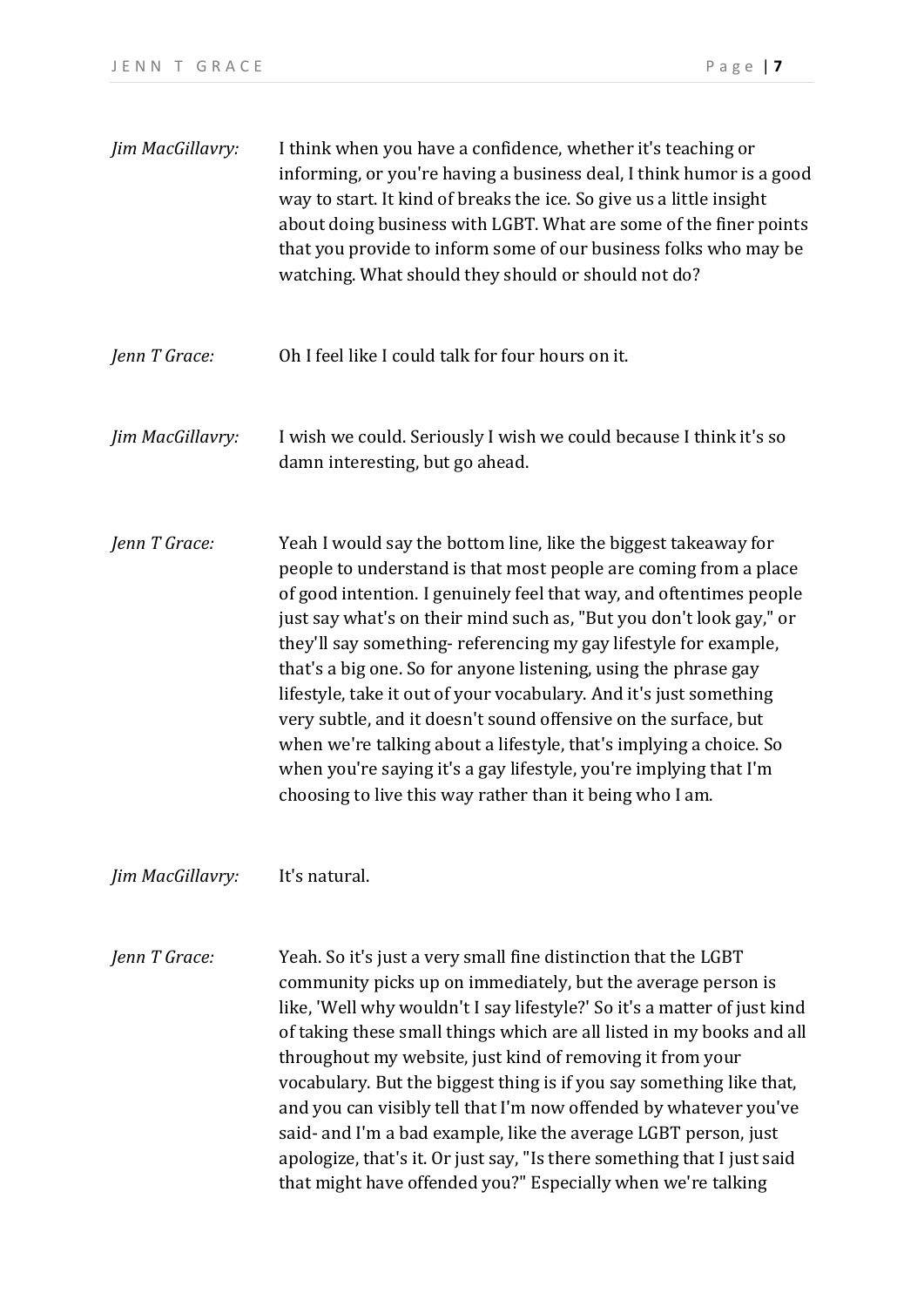about business settings. So I work with a lot of financial advisors or accountants or attorneys who have a longer sales cycle, where we have to meet a bunch of times for you actually to get my business. And if you say something really inappropriate or derogatory, I might not tell you as the average consumer, but you're going to go to call me and I'm not going to answer the phone, and you're going to have no idea why. 'We were having this great meeting, and now she won't answer my call,' and it's probably because of something very simple that you said. So if you can learn to read the body language of the people that you're working with, and see that something- they just kind of shut down, now they feel a little more cold, just say, "Did I say something? I'm not perfect at this, I honestly don't know what I'm doing, I don't mean to offend you, what could I have done differently?" I think that just doing that alone can save a lot of business transactions from really going south.

| Jim MacGillavry: | Very quickly, the word homosexual, you don't like that word.                                                                                                                                                                                                                                                                                                                                                                                                                                                                                                                                                                                                                                                                                                                                                                                                                                                                                                                                             |
|------------------|----------------------------------------------------------------------------------------------------------------------------------------------------------------------------------------------------------------------------------------------------------------------------------------------------------------------------------------------------------------------------------------------------------------------------------------------------------------------------------------------------------------------------------------------------------------------------------------------------------------------------------------------------------------------------------------------------------------------------------------------------------------------------------------------------------------------------------------------------------------------------------------------------------------------------------------------------------------------------------------------------------|
| Jenn T Grace:    | I'm not a fan of it, no.                                                                                                                                                                                                                                                                                                                                                                                                                                                                                                                                                                                                                                                                                                                                                                                                                                                                                                                                                                                 |
| Jim MacGillavry: | Tell us why.                                                                                                                                                                                                                                                                                                                                                                                                                                                                                                                                                                                                                                                                                                                                                                                                                                                                                                                                                                                             |
| Jenn T Grace:    | Yeah so if we look- and we'll not get into politics today, but if we<br>look at who uses the phrase homosexual, it's oftentimes people<br>who are very anti the LGBT community. So you'll hear people that<br>are far, far, far right, possibly tea party far right, who will say it's<br>against what the Bible taught, homosexuality is a sin. And the word<br>homosexuality in a scientific setting is perfectly fine, or in like a<br>research setting, or a university type of setting because it-<br>heterosexual, homosexual, like they're equal, right? But at the<br>same time it's been so used in so many derogatory ways that if the<br>average person uses it, it almost implies that you're coming from<br>that derogatory standpoint when nine out of ten times you're not<br>really. But the person that you're talking to doesn't know that. So<br>especially in a completely brand new setting where we're meeting<br>for the first time and you start to say homosexual, it makes you |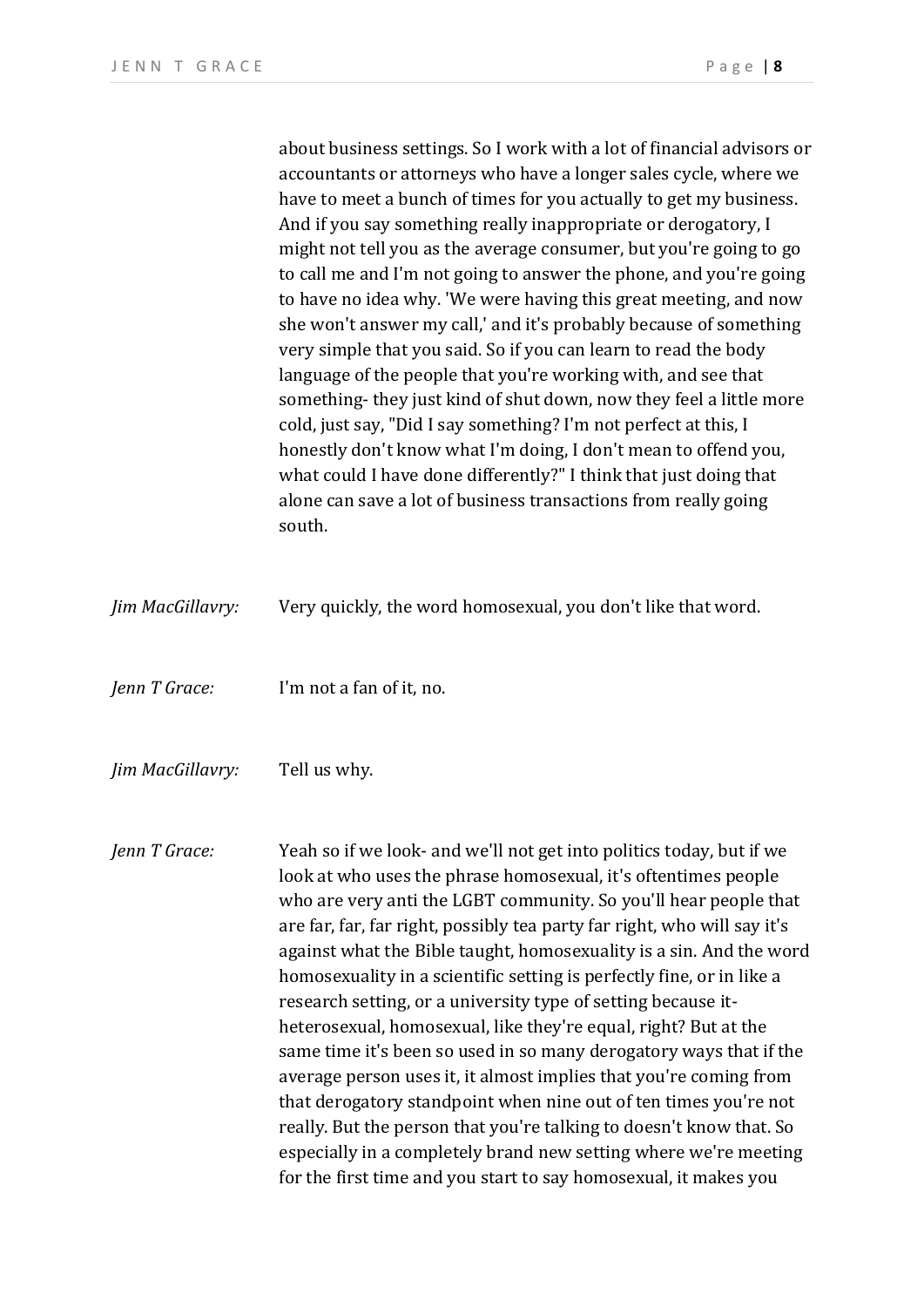take a step back and think, 'Okay why is this the word that they're choosing to use? Is it because they're following all of this anti-LGBT chatter out there? Or do they just not know?' And the average person unfortunately doesn't take the time to find out where your intentions are coming from. They just make a snap judgment.

*Jim MacGillavry:* And the term gay community is not a good one?

*Jenn T Grace:* I think it's okay. So the LGBT community is an interesting one because you have lesbian, gay, bisexual, transgender, and that's LGBT. But in reality most people don't know what LGBT stands for. So if you look at my tagline it's 'I teach straight people how to market to gay people.' When I did that I actually got a lot of hell from people in the community who would say, "Well why aren't you saying I teach straight people how to market to the LGBT community?" And I would say to them, "Because the straight people I'm talking to don't know what LGBT stands for, but they know what gay means." So if I can get you to understand what gay means and bring you along that educational journey, for you to then understand what LGBT means, then you'll start using the term. But if my market is people who don't know what that stands for, it's not going to resonate with them because they don't know. They don't know what they don't know. So it's interesting. So you can say gay most of the time and be okay for the most part, but it's not always the case because now there's LGBTQ, there's LGBTQIA, there's all these different acronyms, and it just kind of gets more and more out of control. Saying gay, you're pretty safe but it is exclusionary in a lot of ways because it isn't including everybody.

*Jim MacGillavry:* Okay, I have a quote from the book, it's statistics from, 'No wait you do look gay. The Seven Mistakes Preventing You from Selling to the \$830 Billion LGBT Market.' That is huge.

*Jenn T Grace:* It is.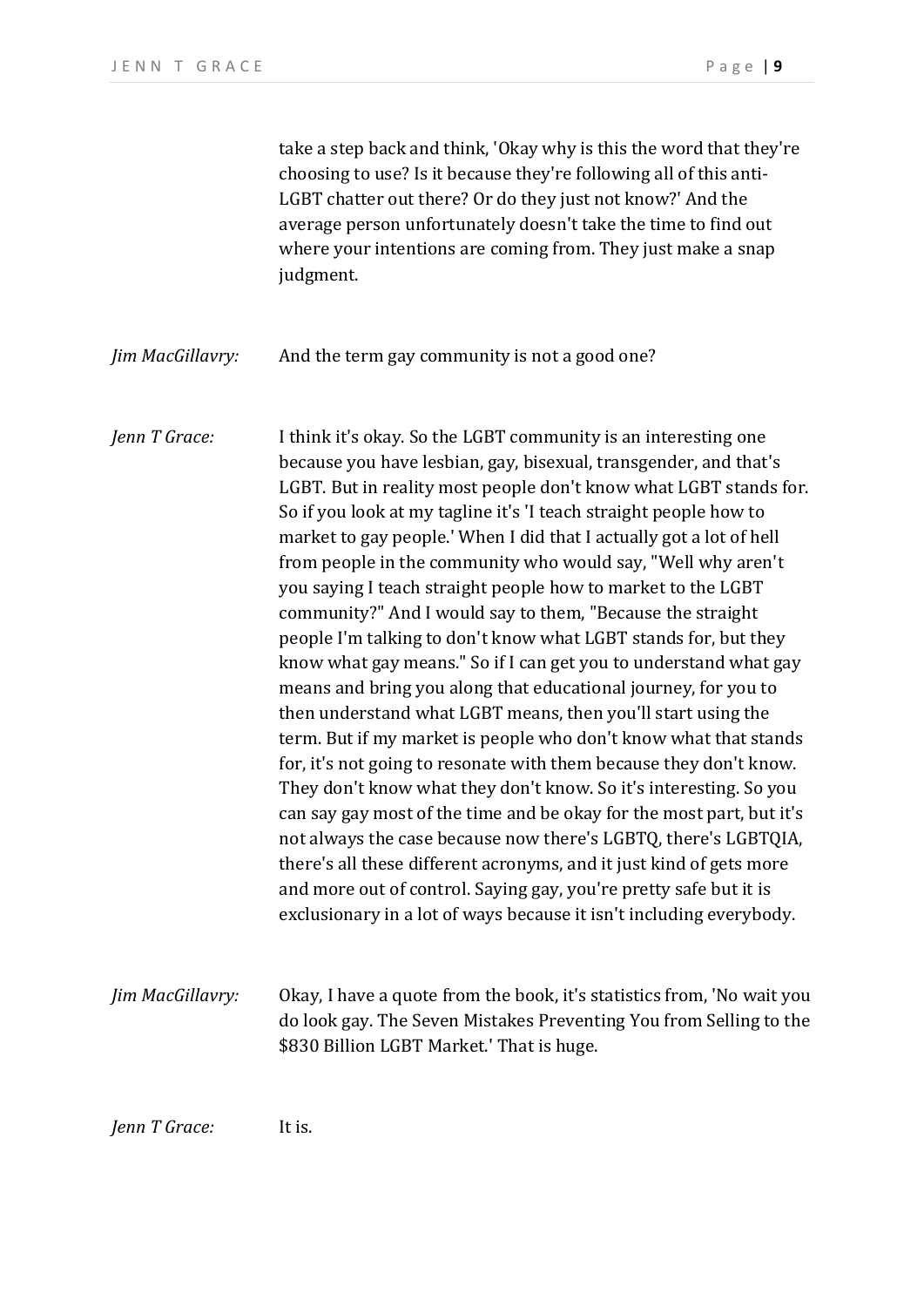| Jim MacGillavry: | The Hispanic is \$1 trillion, the African American is \$1 billion,<br>LGBT- it's remarkable. So there's a lot of money out there to be<br>spent.                                                                                                                                                                                                                                                                                                                                                                                                                                                                                                                                                                                                  |
|------------------|---------------------------------------------------------------------------------------------------------------------------------------------------------------------------------------------------------------------------------------------------------------------------------------------------------------------------------------------------------------------------------------------------------------------------------------------------------------------------------------------------------------------------------------------------------------------------------------------------------------------------------------------------------------------------------------------------------------------------------------------------|
| Jenn T Grace:    | There's a lot of money.                                                                                                                                                                                                                                                                                                                                                                                                                                                                                                                                                                                                                                                                                                                           |
| Jim MacGillavry: | And for people who are marketing whatever it is, to have the<br>opportunity to make a lot of money, put it that way. Give us a little-<br>before we started the show, we talked a little bit about-getting<br>into the marketing aspect of this, you gave me some examples of<br>why it's important that businesses understand what you're all<br>about and what the LGBT community is all about when it comes to<br>marketing to us. You gave really good examples about going into a<br>hotel. Give us that story.                                                                                                                                                                                                                              |
| Jenn T Grace:    | Yeah so the previous story that I was telling about my own<br>personal experience, I had that problem where I just couldn't<br>reconcile what I was publicly saying versus what was happening<br>internally. So this kind of happens on a magnified level, and that<br>was just kind of a small-ish, corporate-ish type of business. When<br>we're talking about big, big business, so I always say hotels<br>because it's the one that people can resonate with the most. So if<br>you are a hotel chain that is spending hundreds of thousands of<br>dollars most likely to market to the LGBT community, they're<br>marketing to the Hispanic community, they're marketing to<br>African Americans, they're marketing to all different groups. |
| Jim MacGillavry: | Specifically?                                                                                                                                                                                                                                                                                                                                                                                                                                                                                                                                                                                                                                                                                                                                     |
| Jenn T Grace:    | Yes.                                                                                                                                                                                                                                                                                                                                                                                                                                                                                                                                                                                                                                                                                                                                              |
| Jim MacGillavry: | Okay.                                                                                                                                                                                                                                                                                                                                                                                                                                                                                                                                                                                                                                                                                                                                             |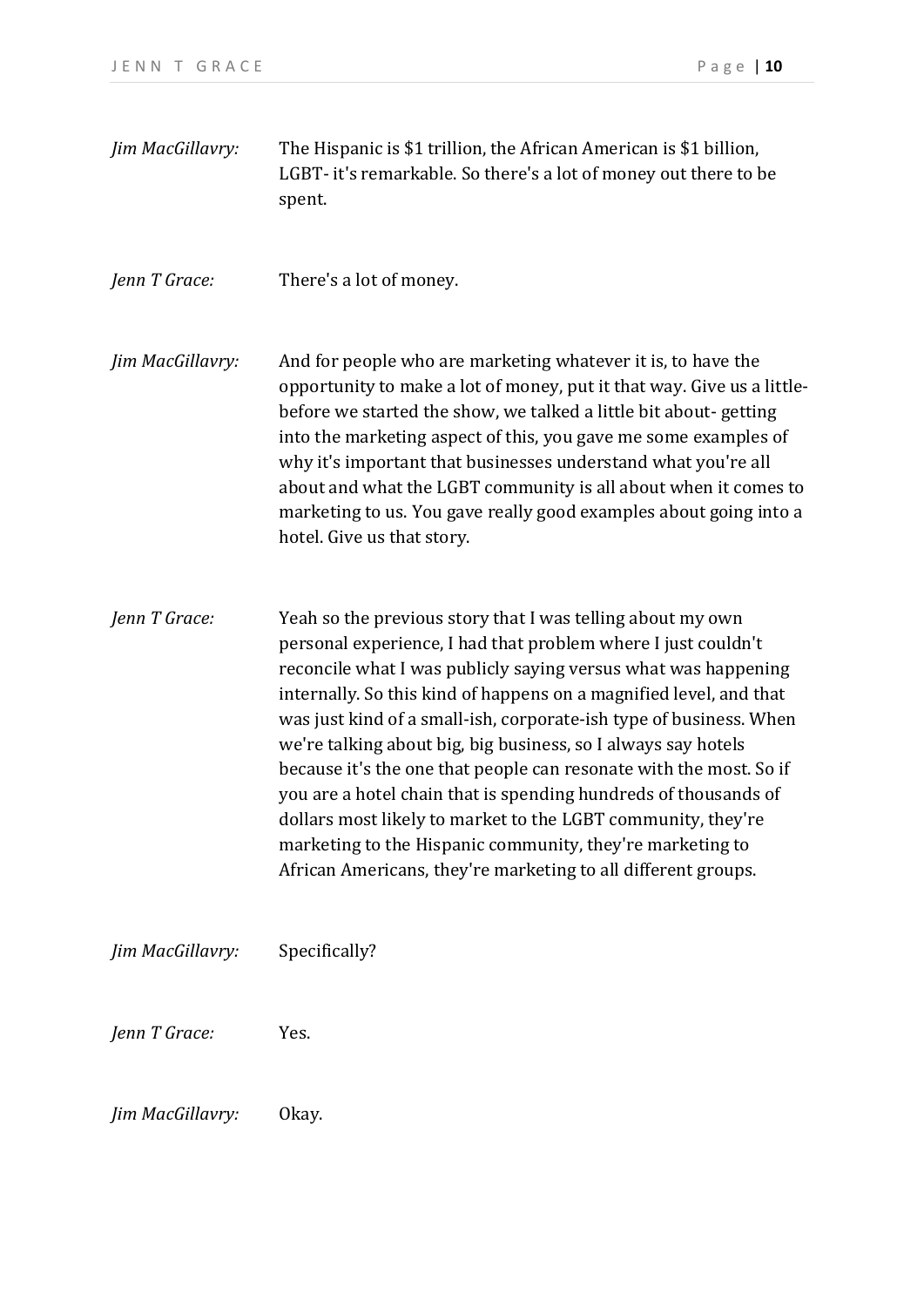*Jenn T Grace:* So there's a lot of different- so I call it inclusion-based marketing where you're intentionally including all the diversities into one type of ad campaign, rather than doing it broken out into all these little littler campaigns.

*Jim MacGillavry:* Is it subtle?

*Jenn T Grace:* Yes it should be subtle, it should totally be subtle. However you have companies that go the complete extreme, and it's not subtle at all, and that almost had a disservice to it. But if we're looking at hotels. So this hotel A spends hundreds of thousands of dollars to get my business. And I go on their website and I'm like, you know I've seen all these ads, they've been in different magazines that I'm reading, they're very subtly showing that they're supportive of the community, they're using LGBT people in the same ad as they're using- that just have straight people in it, it's like oh they're doing it right, I feel so great about this.

*Jim MacGillavry:* I was going to say, that's not a bad thing.

*Jenn T Grace:* Yeah that's a great thing to see LGBT people alongside straight couples, or different diversities, or different generations; like that's a really good way to go about it where you're including everybody, because then you're resonating- it just shows like hey they like people, all people. They're not trying to single me out as an LGBT person. So regardless, I get excited, I'm like I'm going to go to hotel A even though I'm a big loyal fan, and a rewards member of the other hotel, I'm going to try this one. And I book a room for my wife and I for a vacation, and I book one bed because indeed we're married, and she is my wife, and the person at the front desk is adamant with me that I should have a two bed reservation.

*Jim MacGillavry:* That actually happened?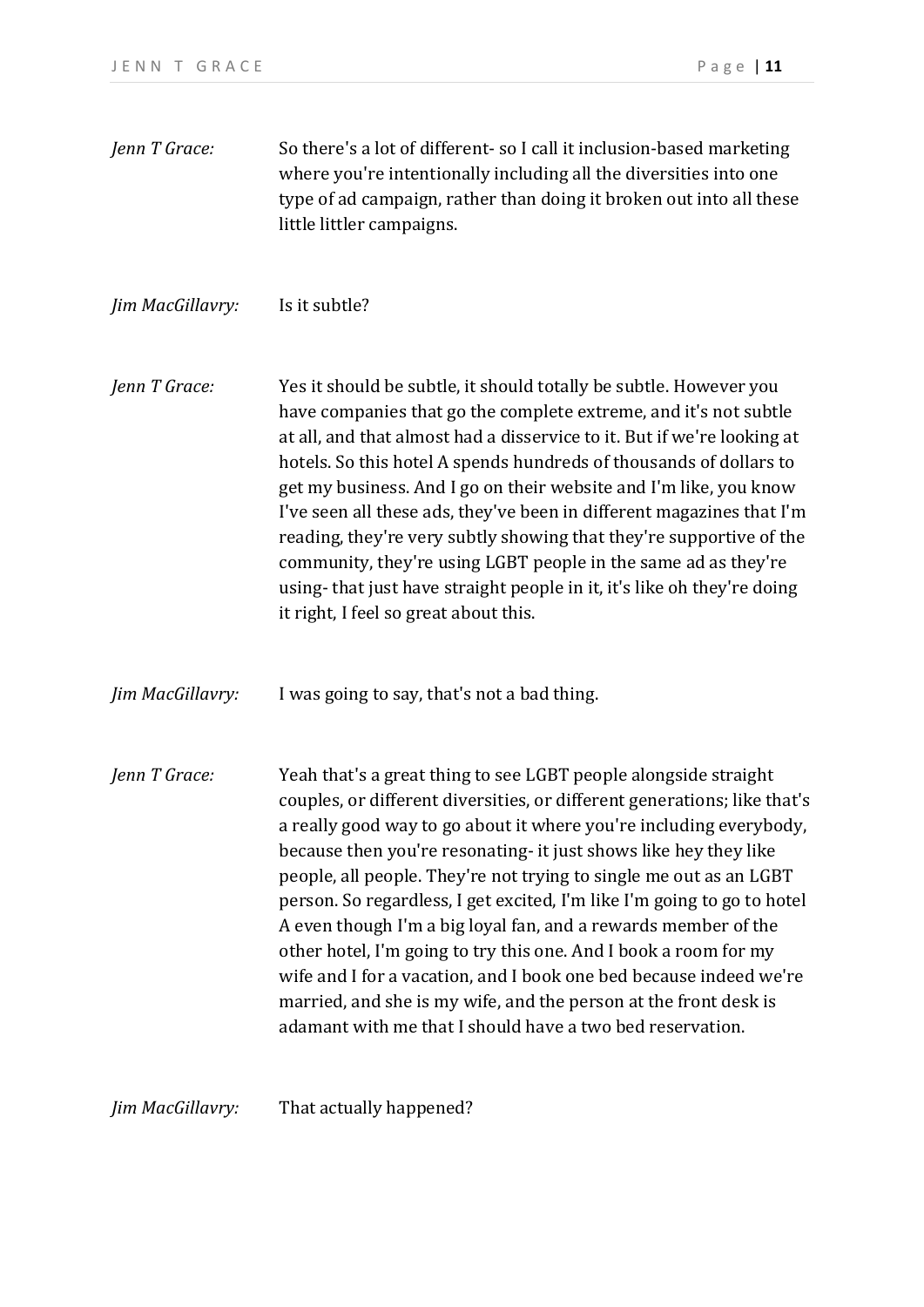*Jenn T Grace:* It happens all the time. It's more often with men than women, and I think that's just merely because a lot of friends, girlfriends, sisters travel together, and a lot of times they do end up sharing beds because it's just how women are. But with men it's much less tolerated. So this happens and I have probably 100 examples of people I know that this has happened to. And what happens is that now I have to get into this awkward battle of the wills with the person at the front desk of, 'My reservation very clearly says that we wanted a king bed.' And then saying like, 'No, we have you booked down here for two queens.' And it's not that person's place to be telling me what type of bed I need when I clearly said it in the reservation online, clearly saying it at the front desk. So what happens there is a lot of LGBT people, we just want to show up and get in our room, and not be bothered with some kind of 'I have to stand on my soapbox and educate you at this particular moment because you're doing it wrong.' But what happens is that now I have a terrible taste in my mouth over that one experience, when in reality it's just that one front desk person. The person next to them at the front desk might have been a completely different story. So if a company isn't properly trained on how to communicate with the community, or how to ask the right questions; because it could have been a legitimate like, 'Are you sure you want two beds?' Like it could have been like a legitimate, 'Oh just wanted to make sure,' but there's a different way that you could ask that. And what happens is that they end up losing business, because then I'm going to be like- when somebody says, "Oh hotel A, I just saw this great ad," I'm going to be like, "No don't do it," because now you're going to have that awkward encounter at the front desk, when that may or may not be reality. *Jim MacGillavry:* And word of mouth can be deadly. *Jenn T Grace:* It's very deadly, especially in the LGBT community. *Jim MacGillavry:* Just want to mention again for those of you who have tuned in,

we're talking with Jenn Grace, who is a professional lesbian and basically we're talking about that she has a very specific and a rather unique business marketing manner, and that's what we're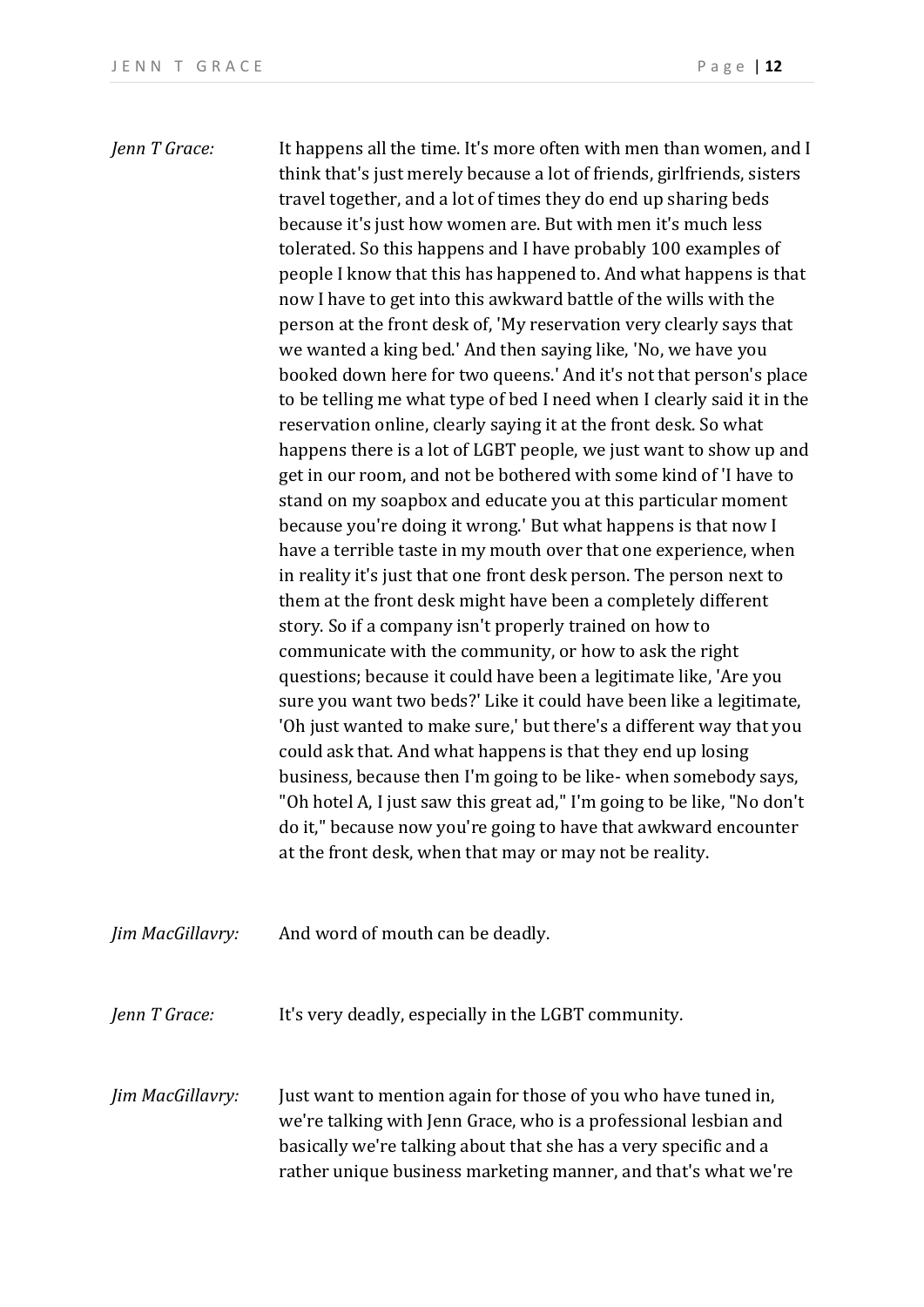talking about today. It's so important, but it goes wider, there's a wider spectrum of what you're all about. And we could talk hours for that, and I would love to do that maybe someday we could do another show as something a little bit more specific. But that's who we're talking with today. Let's talk a little bit about your website. Could you again tell us what the website is?

*Jenn T Grace:* Sure if you go to www.JennTGrace.com that will be- so if you go to the search box there are hundreds and hundreds of things for you to read, or listen to, or videos to watch, and things to download, and almost all of it's free. So if anyone has a very specific, 'I heard somebody say this phrase,' chances are I've probably written about it. And if I haven't, send me an email or go through my contact page and I will write about it. Because everything I've written about it personal, none of it is ever like, 'Oh I think this is what would happen.' It's all, 'I've had this happen, this is how I handle it, this is how I advise the client to do it,' so it's all actual personal experience. All 500 plus things on there.

*Jim MacGillavry:* And I've been on it, it's a great education. Do you feel that when these instances occur to you and to many other people, do you think it's like profiling? Is it like that, or no?

*Jenn T Grace:* I think it's unconscious bias. So if you look in the kind of diversity realm of things, unconscious bias is always talked about, and it's really just when you have this bias and you don't even recognize that it's there. I think more often than not that's the case, and I can give you a personal story, and I'm sure my mom would not be thrilled with me saying this on air, but I use this example in speeches I give across the country. Is that it was Thanksgiving a couple of years ago, and I'm in her living room, and it's her, it's my wife and I, and our two kids. Our two kids are in another room, and my mom and I are sitting across from each other on the couch. And out of nowhere she leans across and she looks at me with the most serious face and whispers to me, "Do you only work with gay people?" So for those listening, her question was, 'Do you only work with gay people?' But she whispered it as she leaned across the couch. And it took me a second because I was so confused, and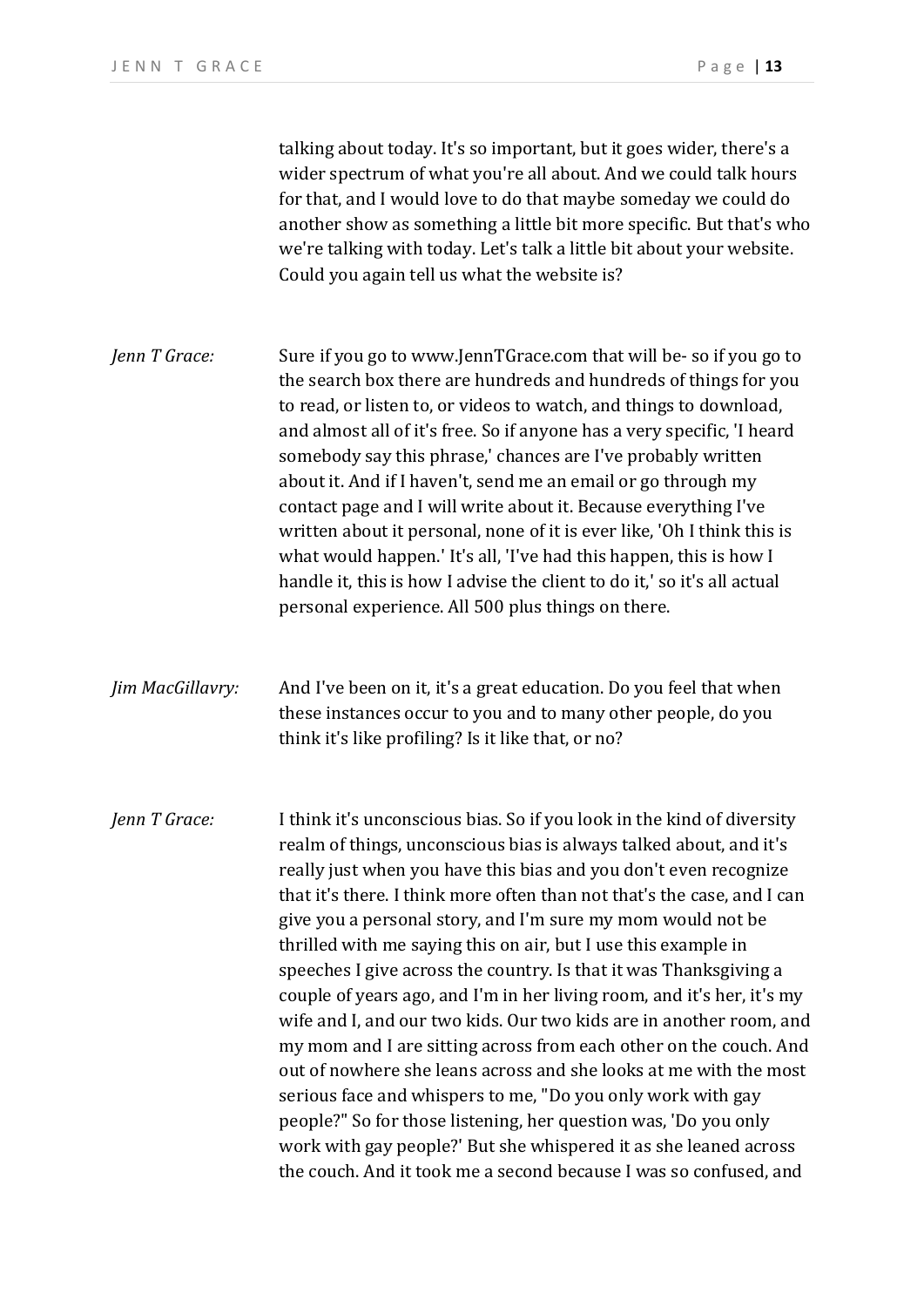of course I called her out because that's what I do, I'm like, "Why are you whispering to me?" And I just kind of blurted it out. And she stopped and she's like, "I have no idea why I did that." Like she genuinely had no idea why she did that. To me, that's unconscious bias at its finest. So she still has a tough time, and a lot of parents do with having LGBT children, so it's no fault of her, she's come around by all means. But- and this happened probably three years ago, it was the fact that she still has a hard time actually saying the word gay out loud, even in her own living room just sitting with her daughter and daughter-in-law. So if you apply that to a business setting where we might be sitting in a crowded Starbucks where you've got all the machines grinding behind you, and you can barely hear your conversation as it is, and you lean in and say something about LGBT or gay in a very slow whisper, that says to me that while on the surface you might be saying, 'I'm pro LGBT, I'm doing this great campaign, I'm marketing the community,' it may not be the reality because you're still uncomfortable actually saying the word. So it's very small nuanced things like that, that it's like okay. So I don't necessarily think she was coming from a bad place, because I remember when I told her that we were getting engaged, she was more distraught that I was marrying a Yankees fan instead of a Redsox fan. She was distraught over this. Not that I'm marrying a woman, distraught that she's a Yankees fan. Correct. So it's one of those things that I think that's what at play most of the time. I don't think it's profiling, I think people just don't know what they don't know, and it's my job to tell them, or at least help them see the things that they don't know.

*Jim MacGillavry:* Yeah I always have a belief see one, do one, teach one. See it, and practice it, and teach another. We do need a lot of education. We promised not to get into politics but I do have to mention that with the latest issues with bathrooms and all that, quickly your thoughts? Is this a bad thing or is it making it more difficult for you to get the word out? Is it making it more difficult for you to get people to listen to you because of all these forces that we have in the media, which we won't name, one is specific. And you have all these politicians that are having these silly little conversations about, 'I'll let them into a bathroom, sure.'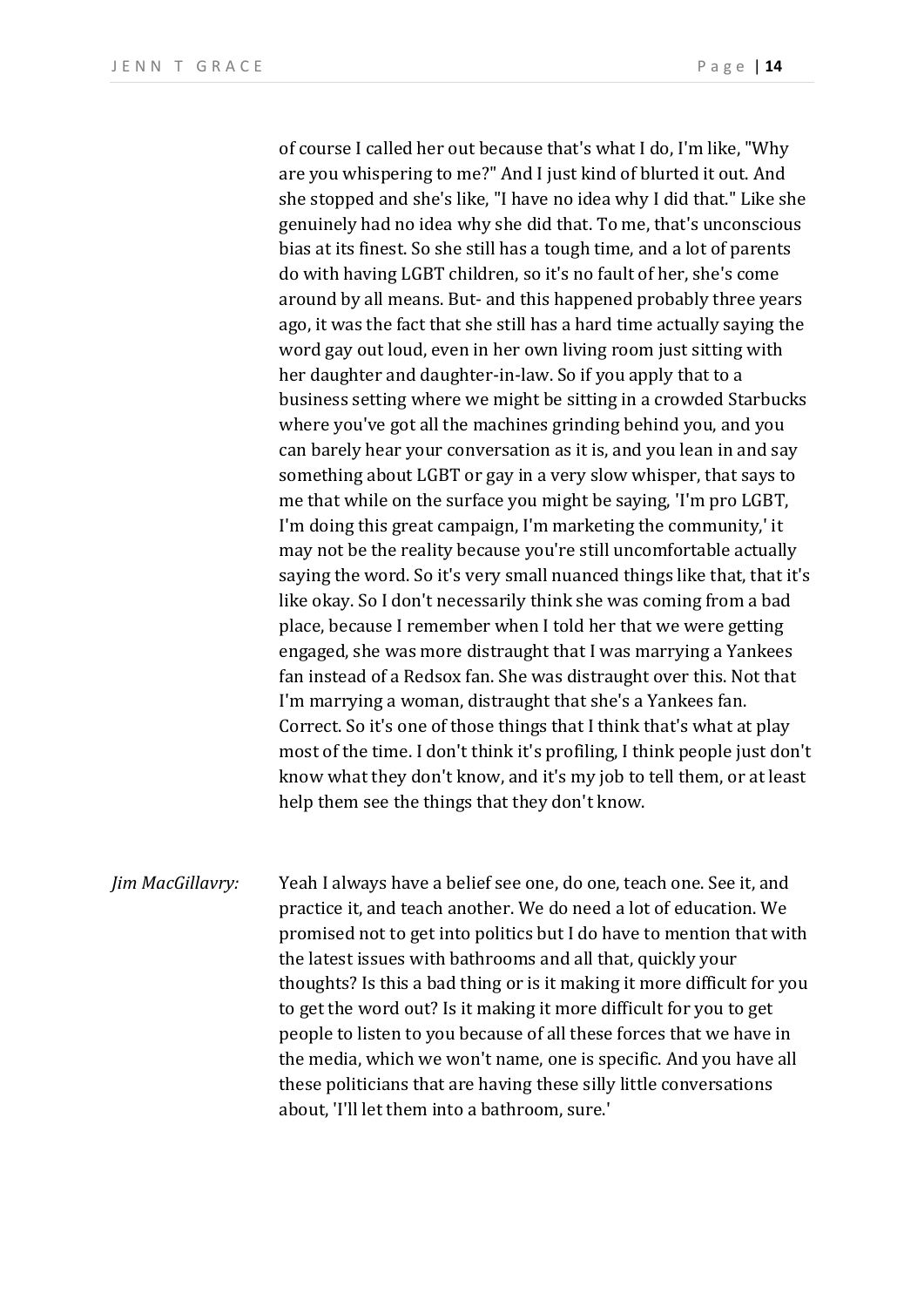| Jenn T Grace:    | It seems ridiculous.                                                                                                                                                                                                                                                                                                                                                                                                                                                                                                                                                                                                                                                                                                                                                                                                                                                                                                                                                                                                                                                                                                                                                                                                                                                                                                                                                                                                                                                                                                                                                                                                                                                                                                                                                                                                                                                                                                                                                                                                                                                                |
|------------------|-------------------------------------------------------------------------------------------------------------------------------------------------------------------------------------------------------------------------------------------------------------------------------------------------------------------------------------------------------------------------------------------------------------------------------------------------------------------------------------------------------------------------------------------------------------------------------------------------------------------------------------------------------------------------------------------------------------------------------------------------------------------------------------------------------------------------------------------------------------------------------------------------------------------------------------------------------------------------------------------------------------------------------------------------------------------------------------------------------------------------------------------------------------------------------------------------------------------------------------------------------------------------------------------------------------------------------------------------------------------------------------------------------------------------------------------------------------------------------------------------------------------------------------------------------------------------------------------------------------------------------------------------------------------------------------------------------------------------------------------------------------------------------------------------------------------------------------------------------------------------------------------------------------------------------------------------------------------------------------------------------------------------------------------------------------------------------------|
| Jim MacGillavry: | I mean come on, what do you think is going on? Is it fear? Monger?                                                                                                                                                                                                                                                                                                                                                                                                                                                                                                                                                                                                                                                                                                                                                                                                                                                                                                                                                                                                                                                                                                                                                                                                                                                                                                                                                                                                                                                                                                                                                                                                                                                                                                                                                                                                                                                                                                                                                                                                                  |
| Jenn T Grace:    | It's all fear. It's all fear-based, and I honestly think it's a small<br>percentage and a minority percentage of people who actually think<br>these things. I think it's really just kind of media hype kind of going<br>out of control because when you have media that's owned by many<br>networks owned by one person, or four people, then obviously<br>we're being fed something that may not be the reality. But for me<br>it's actually a good thing. So more people that are talking about the<br>bathroom bills, the more people who are upset and boycotting<br>Target, or going to Target because Target's saying like, 'We don't<br>care, anyone's welcome in our bathrooms.' Target's been a<br>longstanding supporter of the community forever anyway. The<br>more that this is talked about, the more people are going to Google<br>and asking questions of, 'What do I do? And how do I handle this?'<br>And my website is filled with resources so a lot of times I come up<br>high in Google, so people are finding my information. So it's<br>actually a good thing that this conversation is happening because<br>I'm very much the devil's advocate. So if somebody came to me-<br>and I have clients who have not notoriously had the best policies<br>or gone about things the best way as far as the LGBT community<br>goes, but they recognize that they've been missing an opportunity,<br>and they realize that they're shooting off their own foot, and they<br>don't know why. I'm not going to be like, 'Oh hey I can't work with<br>you because your previous reputation was that you were terrible.'<br>I have to help them get there, because when I help them get there<br>it's going to help so many other people. It's going to help their<br>employees, it's going to help the customers that they serve, but I<br>have to make sure that they're genuine and really kind of sniff out<br>that authenticity piece to make sure that they're really, really legit.<br>So the more this happens, the actually better it is for me<br>personally. |

*Jim MacGillavry:* And to be legitimate about it is the most important thing, but we cannot ignore the \$830 billion number there that is involved in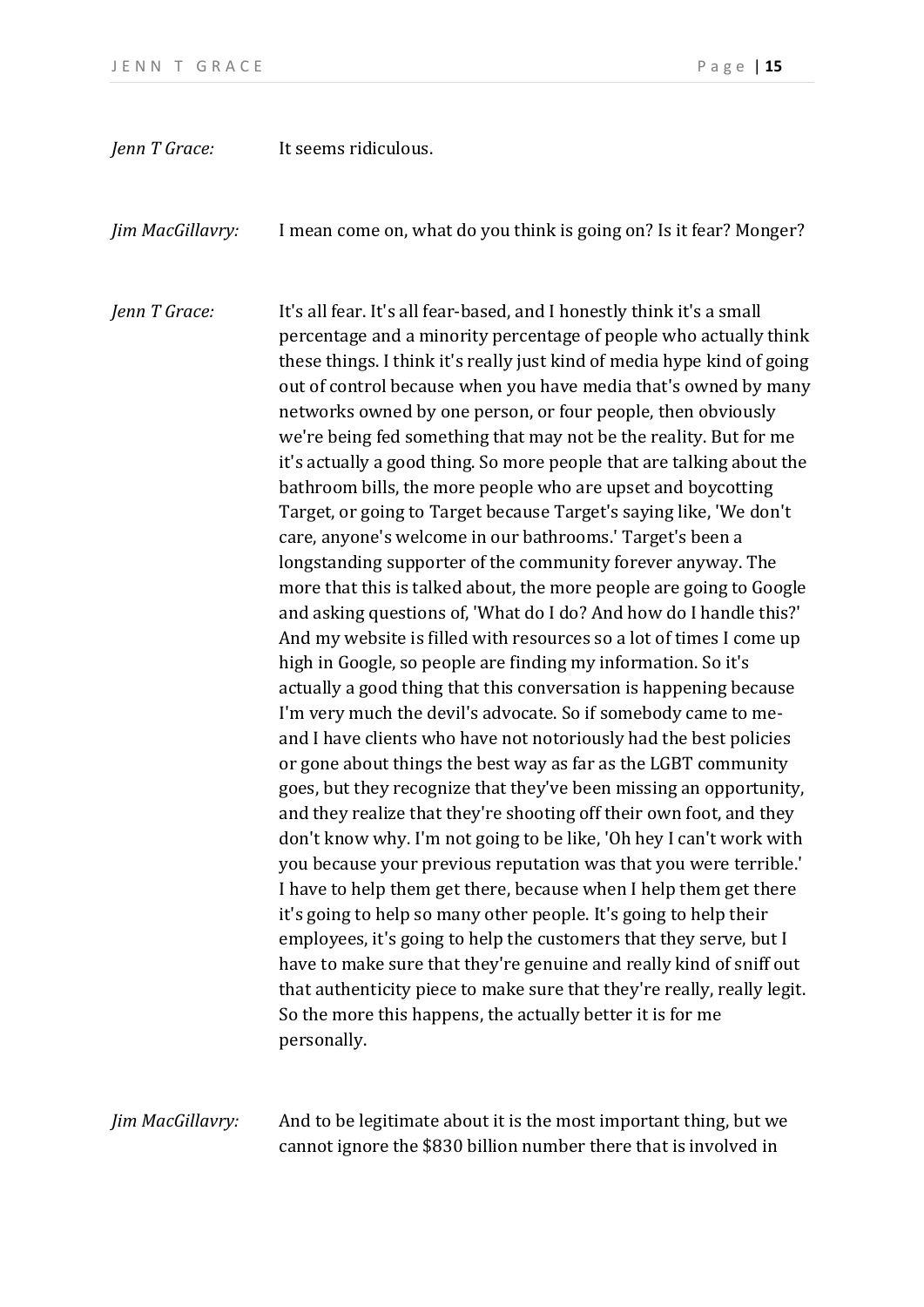this. And so we have a few minutes, not too long left, what would you like for our viewers to- I'm going to put you on the spot.

| Jenn T Grace:    | Sure.                                                                                                                                                                                                                                                                                                                                                                                                                                                                                                                                                                                                                                                                                                                                                                                                                                                                                                                                                                                                                                                                                                                                                                                                                                                                                                                                                                                                                                                                                                                                                                                                                                                                       |
|------------------|-----------------------------------------------------------------------------------------------------------------------------------------------------------------------------------------------------------------------------------------------------------------------------------------------------------------------------------------------------------------------------------------------------------------------------------------------------------------------------------------------------------------------------------------------------------------------------------------------------------------------------------------------------------------------------------------------------------------------------------------------------------------------------------------------------------------------------------------------------------------------------------------------------------------------------------------------------------------------------------------------------------------------------------------------------------------------------------------------------------------------------------------------------------------------------------------------------------------------------------------------------------------------------------------------------------------------------------------------------------------------------------------------------------------------------------------------------------------------------------------------------------------------------------------------------------------------------------------------------------------------------------------------------------------------------|
| Jim MacGillavry: | What would you like to say to our viewers in regards to what<br>we've been talking about? For our community which is very small.                                                                                                                                                                                                                                                                                                                                                                                                                                                                                                                                                                                                                                                                                                                                                                                                                                                                                                                                                                                                                                                                                                                                                                                                                                                                                                                                                                                                                                                                                                                                            |
| Jenn T Grace:    | Yeah, of course.                                                                                                                                                                                                                                                                                                                                                                                                                                                                                                                                                                                                                                                                                                                                                                                                                                                                                                                                                                                                                                                                                                                                                                                                                                                                                                                                                                                                                                                                                                                                                                                                                                                            |
| Jim MacGillavry: | Give us a little hint as to what we should be thinking about now.                                                                                                                                                                                                                                                                                                                                                                                                                                                                                                                                                                                                                                                                                                                                                                                                                                                                                                                                                                                                                                                                                                                                                                                                                                                                                                                                                                                                                                                                                                                                                                                                           |
| Jenn T Grace:    | I would say my parting advice would be it doesn't have to be hard.<br>So if you are watching this and you genuinely do not care whether<br>someone is gay or straight, it's just kind of a non-issue to you, then<br>just roll with it, just go with it. Go where things are naturally<br>comfortable. So if you're a business owner, if you're an attorney, or<br>somebody that's in a service-based business, and it doesn't matter<br>to you, then just say, 'Hey it doesn't matter to me.' It's honestly not<br>that complicated, and I think a lot of this is common sense, and it's<br>just a matter of being respectful to each other on a human to<br>human level, not even gay or straight level. So I want to always-<br>because I've had presentations that I've done, and people will<br>come back to me and say, "I'm totally overwhelmed by what you<br>just said." I had this happen at a conference not that long ago, and I<br>revised all of my material and how I presented it because of that<br>comment. Because I don't want people to be like, 'This is so<br>complicated, this is so risky, this is so politically charged right<br>now,' that they're so afraid, they won't do anything. It's rather just<br>dip your toe in the pond, just start talking to people, start saying to<br>people even in one-on-one settings like, "Your sexuality doesn't<br>really matter to me, like I want to do business with you because of<br>you. Being gay or straight really is not a factor here." And I think<br>the more people can just take that little baby step, the baby step<br>will then become a walk, the walk will become a run, and then all |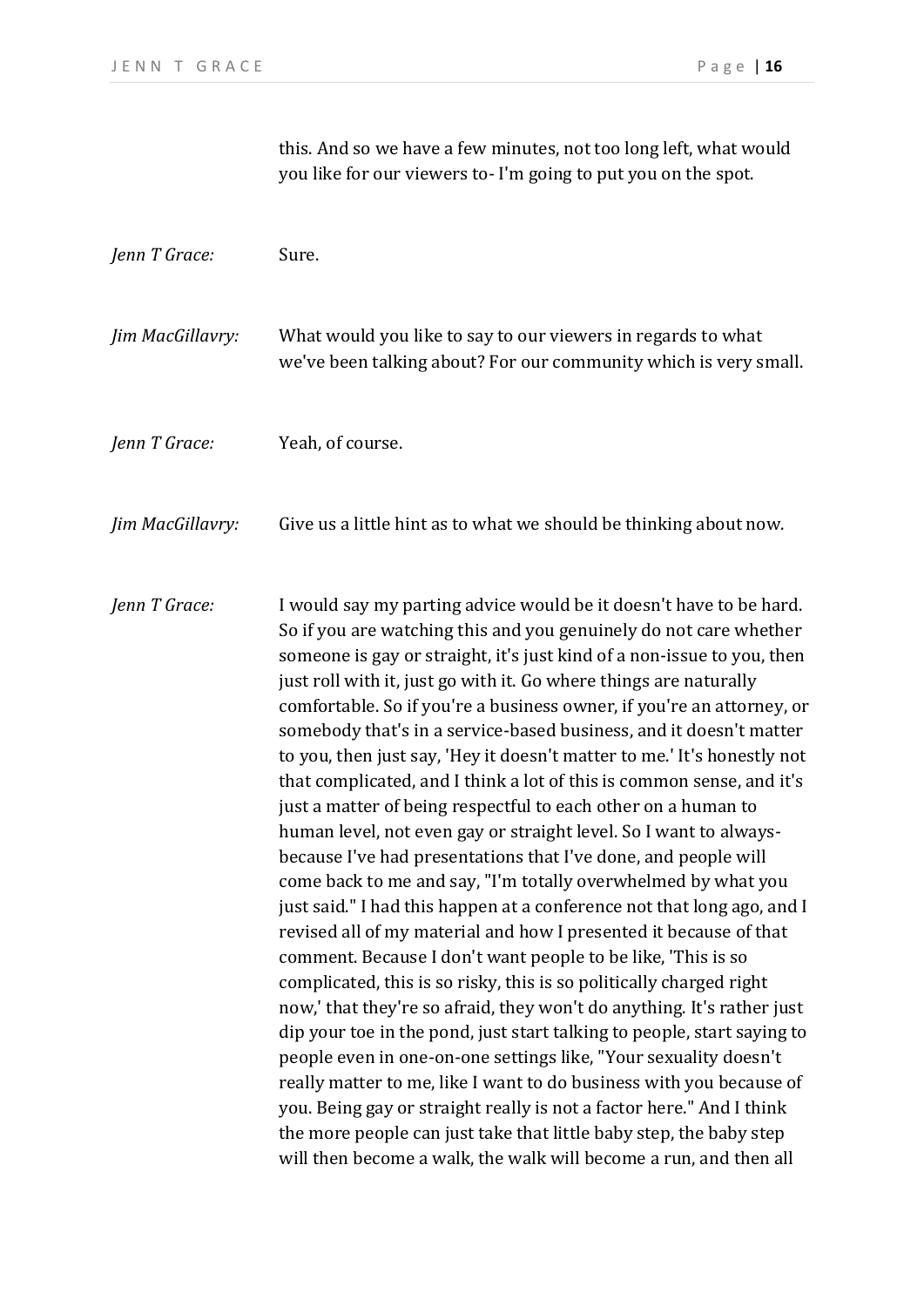|                  | of a sudden they'll be getting a lot of business just by saying that it<br>doesn't matter to them. It doesn't have to be complicated.                                                                                                                                                                   |
|------------------|---------------------------------------------------------------------------------------------------------------------------------------------------------------------------------------------------------------------------------------------------------------------------------------------------------|
| Jim MacGillavry: | And it just doesn't about to be about business.                                                                                                                                                                                                                                                         |
| Jenn T Grace:    | No, no.                                                                                                                                                                                                                                                                                                 |
| Jim MacGillavry: | It could be about being human and having an understanding. And<br>not accepting, but this is who I am, this is who I am, and that's<br>basically what this is all about. Lots to talk about.                                                                                                            |
| Jenn T Grace:    | There is.                                                                                                                                                                                                                                                                                               |
| Jim MacGillavry: | This has been really great, and I hope to hear from you again, and<br>maybe we could do something again, and you can let me know<br>what you would like to talk about.                                                                                                                                  |
| Jenn T Grace:    | Absolutely.                                                                                                                                                                                                                                                                                             |
| Jim MacGillavry: | For those of you watching, we have been talking with Jenn Grace,<br>who by the way has a couple books out, and she has a very specific<br>and rather unique business marketing manner which is very<br>important. But when you come right down to the nitty gritty, it's<br>basically this is who I am. |
| Jenn T Grace:    | It's owning your true self.                                                                                                                                                                                                                                                                             |
| Jim MacGillavry: | And get over it. There's a lot of-okay.                                                                                                                                                                                                                                                                 |